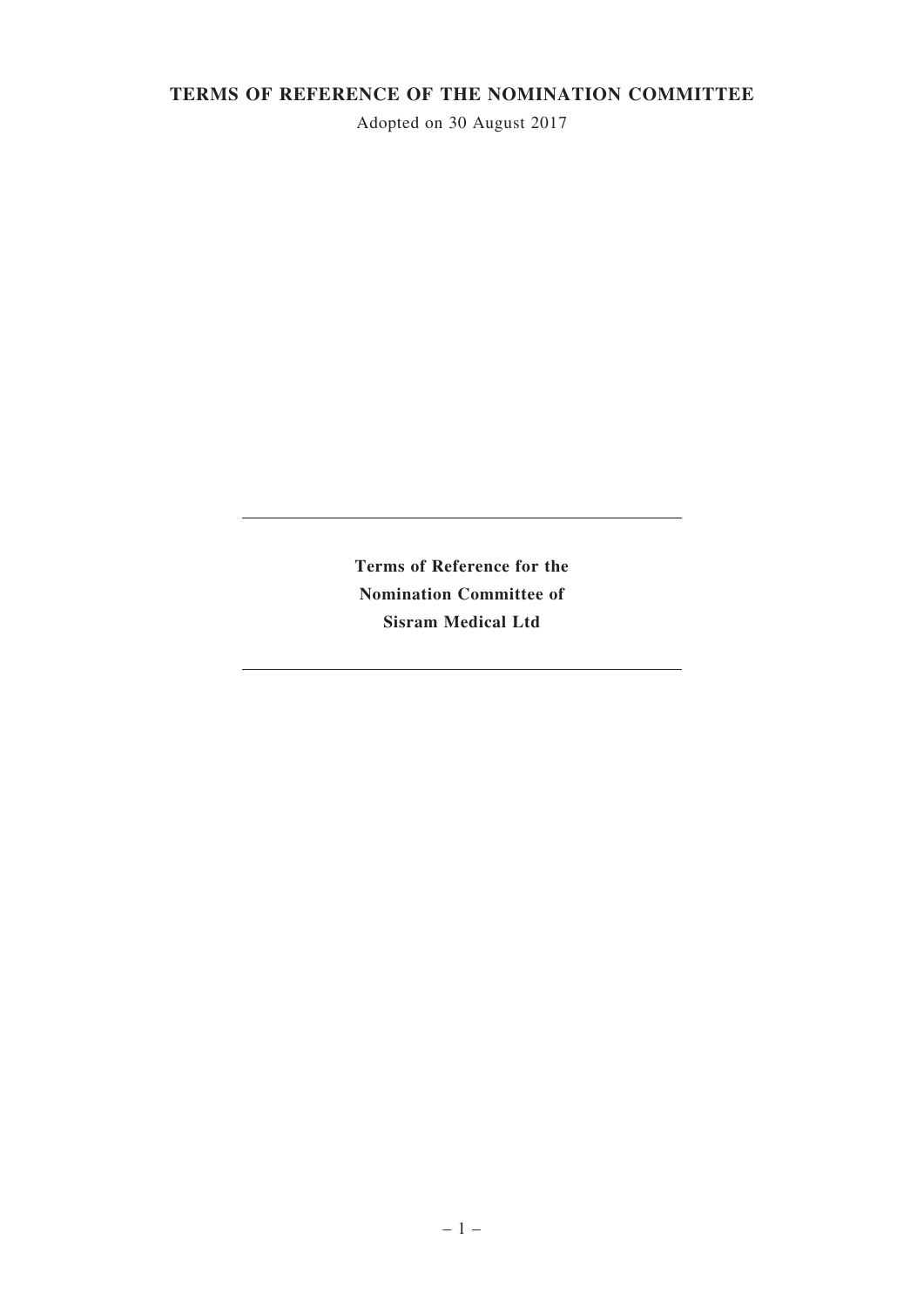# **Definitions**

1. For the purposes of these terms of reference (the **Terms**):

**Articles of Association** means the articles of association of the Company;

**Board** means the board of directors of the Company;

**Company** means Sisram Medical Ltd;

**Company Secretary** means the company secretary of the Company;

**Directors** means the members of the Board;

**Group** means the Company and its subsidiaries;

**Nomination Committee** means the nomination committee established by the resolution of the Board in accordance with these Terms;

**Shareholders** means the shareholders of the Company from time to time; and

**Stock Exchange** means The Stock Exchange of Hong Kong Limited.

#### **Establishment**

2. The Nomination Committee was established by resolution of the Board on 30 August 2017.

#### **Membership**

3. The members of the Nomination Committee shall be appointed by the Board from among the Directors and shall consist of not less than three members, a majority of whom shall be independent non-executive Directors. A quorum shall be two members of whom at least one shall be an independent non-executive Director. CGC A.5.1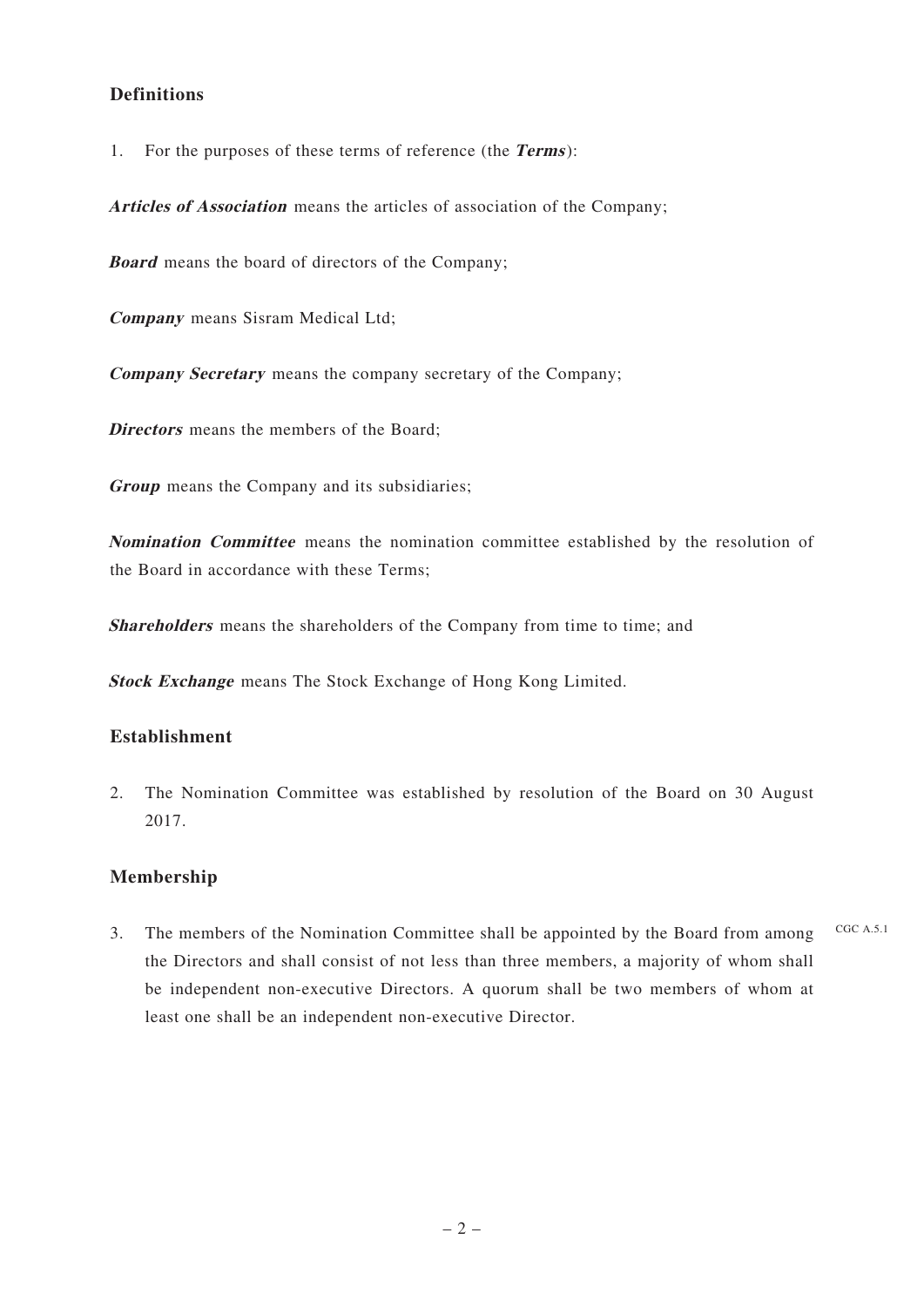- 4. Appointments to the Nomination Committee shall be for a period of up to three years, which may be extended by the Board provided that a majority of the committee members remain independent non-executive Directors.
- 5. The chairman of the Nomination Committee shall be appointed by the Board and shall be an independent non-executive Director or the chairman of the Board. CGC A.5.1

# **Meetings**

- 6. Meetings shall be held as and when appropriate, but not less than once a year.
- 7. An agenda and other relevant documents should be sent in full to all members in a timely manner and at least three days before the intended date of a meeting of the Nomination Committee (or such other period as may be agreed by its members).
- 8. Meetings of the Nomination Committee may follow the same procedures as those for meetings of the Board under the relevant provisions in the Articles of Association, as amended from time to time.

## **Annual general meetings**

9. The chairman of the Nomination Committee (or in his absence, his duly appointed delegate) shall attend the Company's annual general meetings and be prepared to respond to any Shareholders' questions on the Nomination Committee's activities.  $CGC \to 1.2$ 

# **Authority**

- 10. The Nomination Committee is authorised by the Board to perform any activity within these Terms. It is authorised to seek any information it requires from any employee and all employees are directed to co-operate with the Nomination Committee.
- 11. The Nomination Committee is authorised by the Board to obtain, at the Company's expense, external independent professional advice and to secure the attendance of outsiders with relevant experience and expertise if it considers this necessary. The Nomination Committee shall be provided with sufficient resources to perform its duties. The Nomination Committee shall be responsible for establishing the selection criteria, selecting, appointing and setting the terms of reference for any external party who advises the Nomination Committee. CGC A.5.4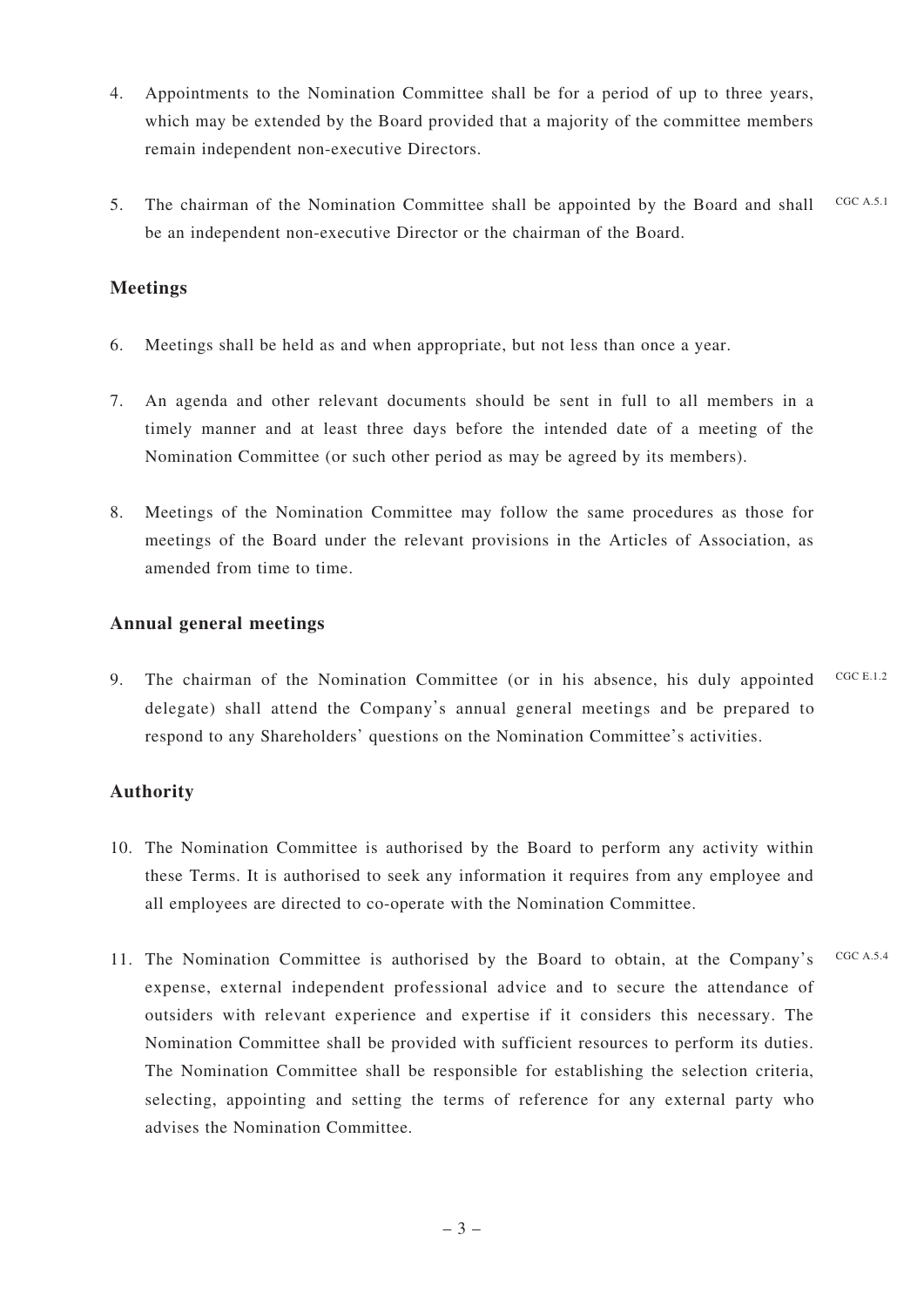## **Duties**

- 12. The duties of the Nomination Committee shall include:
- (a) reviewing the structure, size and composition (including the skills, knowledge and experience) required of the Board at least annually and making recommendations on any proposed changes to the Board to complement the Company's corporate strategy; CGC  $\triangle$  5.2(a)
- (b) formulating and reviewing the policy of diversity of Board members as appropriate and preparing the appropriate disclosure on the diversity policy in the corporate governance report; CGC A.5.6
- (c) giving full consideration to succession planning for Directors and other senior executives in the course of its work, taking into account the challenges and opportunities facing the Company and what skills and expertise are therefore needed on the Board in the future;
- (d) identifying individuals suitably qualified to become Directors and selecting or making recommendations to the Board on the selection of individuals nominated for directorship; CGC A.5.2(b)
- (e) assessing the independence of independent non-executive Directors; CGC A.5.2(c)
- (f) making recommendations to the Board on the appointment or re-appointment of Directors and succession planning for Directors, in particular the chairman and the chief executive; CGC A.5.2(d)
- (g) before appointments are made by the Board, evaluating the balance of skills, knowledge and experience on the Board, and, in the light of this evaluation preparing a description of the role and capabilities required for a particular appointment. In identifying suitable candidates, the Nomination Committee shall (where applicable and appropriate):
	- (i) use open advertising or the services of external advisers to facilitate the search;
	- (ii) consider candidates from a wide range of backgrounds; and
	- (iii) consider candidates on merit and against objective criteria, taking care that appointees have enough time available to devote to the position;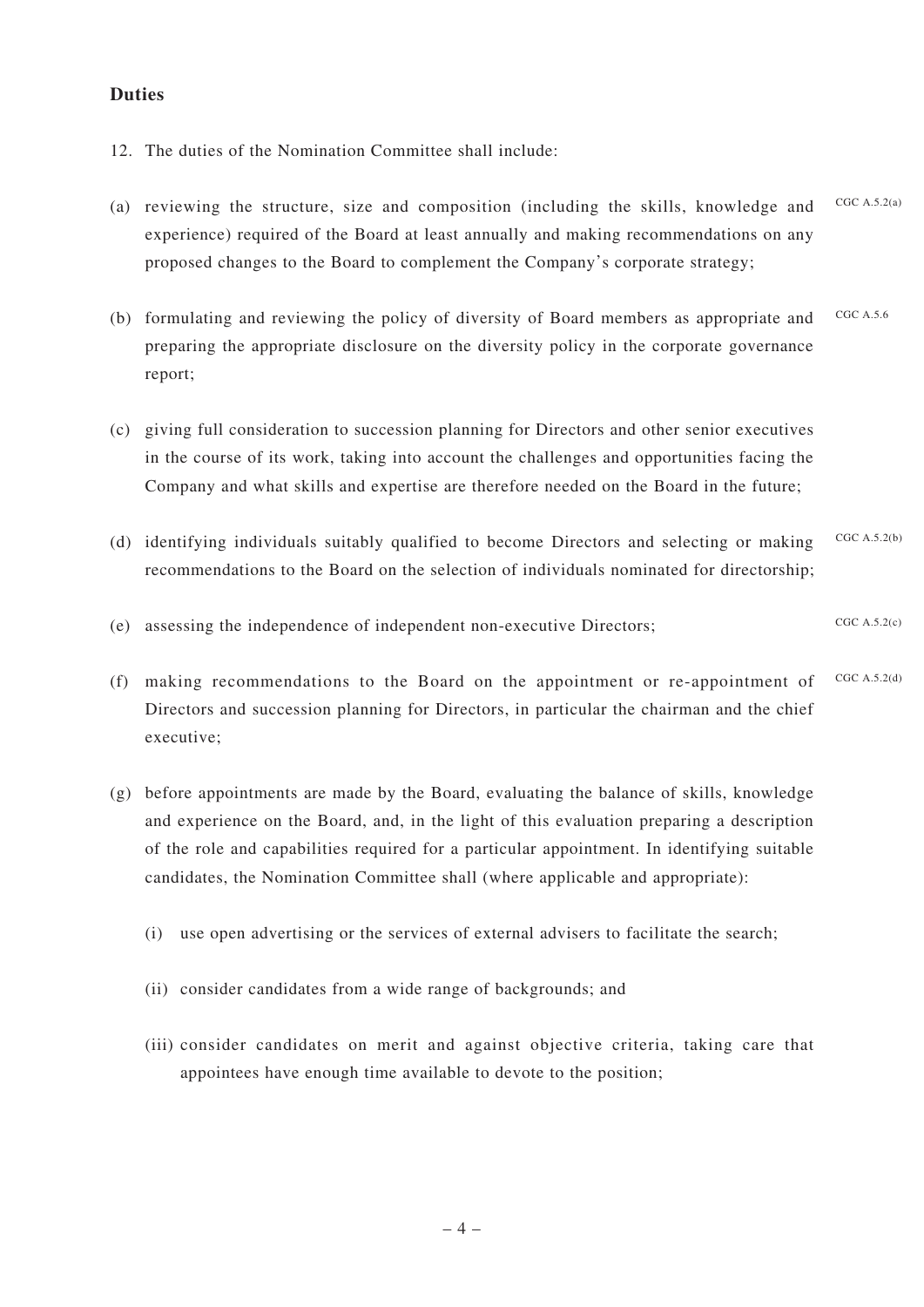- (h) keeping under review the leadership needs of the Group, both executive and nonexecutive, with a view to ensuring the continued ability of the Group to compete effectively in the marketplace;
- (i) keeping up to date and fully informed about strategic issues and commercial changes affecting the Company and the market in which it operates;
- (j) reviewing at least annually the time and contribution required from Directors. Performance evaluations should be used to assess whether the Directors are spending enough time in fulfilling their duties; and
- (k) ensuring that on appointment to the Board, non-executive Directors receive a formal letter of appointment setting out clearly what is expected of them in terms of time commitment, committee service and involvement outside board meetings.
- 13. The Nomination Committee shall also make recommendations to the Board concerning:
- (a) formulating plans for succession for both executive and non-executive Directors;
- (b) suitable candidates for the role of independent non-executive Directors;
- (c) membership of the Company's audit and remuneration committees, in consultation with the chairmen of those committees;
- (d) the re-appointment of any non-executive Director at the conclusion of their specified term of office having given due regard to their performance and ability to continue to contribute to the Board in the light of the knowledge, skills and experience required;
- (e) the re-election by Shareholders of any Director under the "retirement by rotation" provisions in the Company's Articles of Association having due regard to their performance and ability to continue to contribute to the board in the light of the knowledge, skills and experience required; and
- (f) any matters relating to the continuation in office of any Director at any time including the suspension or termination of service of an executive Director as an employee of the Company subject to the provisions of the law and their service contract.